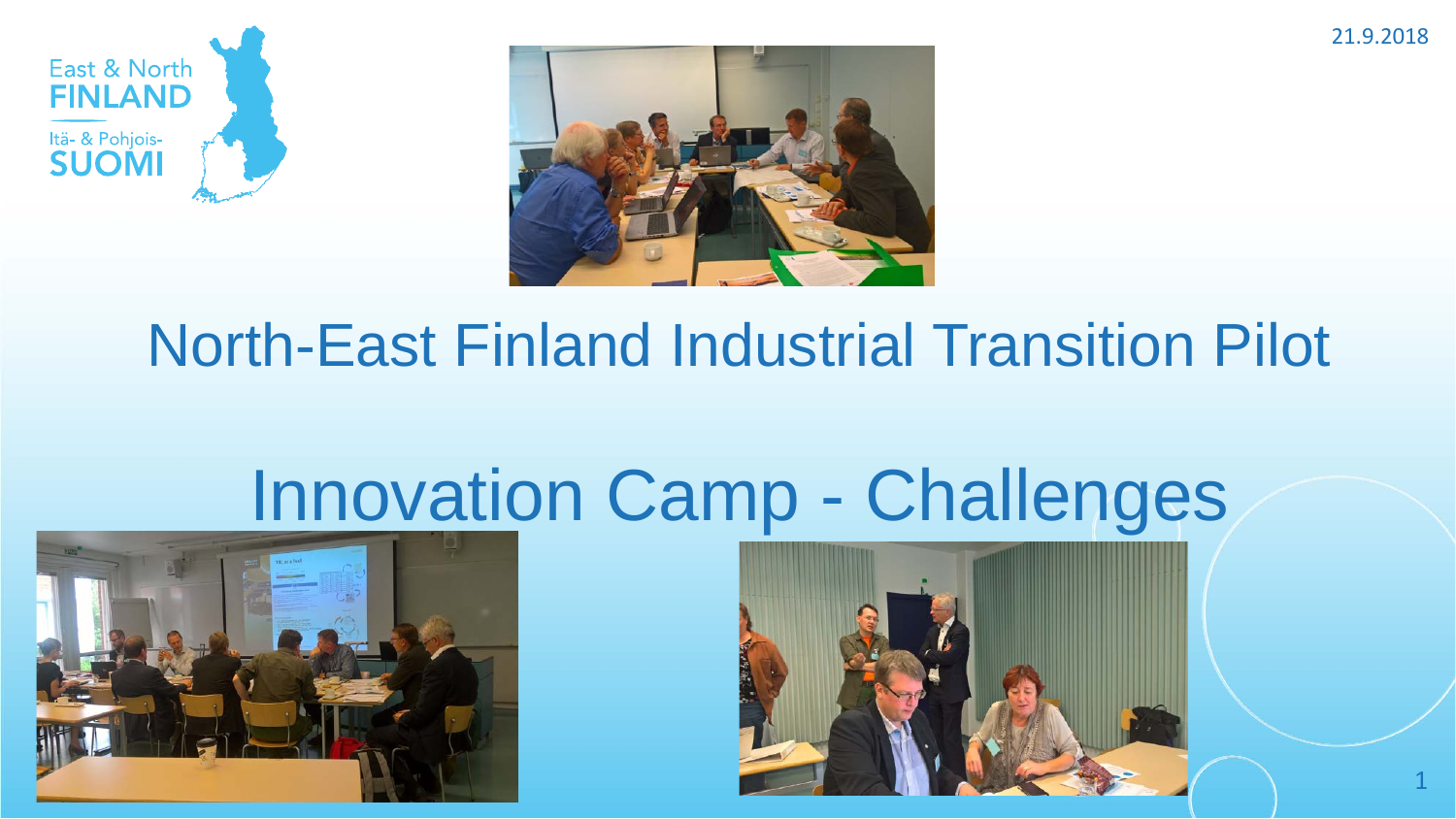

### **Challenge 1: Research & Innovation Infrastructures' (RIIs) accessibility**

*Challenge owner: Raimo Pyyny (Lapin AMK) – Facilitator: Vincent Duchêne (IDEA Consult)*

#### **1. Understanding:**

- 1. RIIs = critical component of eco-system to facilitate industrial transition through technology deployment in industry (testing-validating-upscaling-certifying new technologies / applications / processes)
- 2. Major public investment in RIIs (and budget pressures) request optimizing utilization & access by industry

#### **2. Key Qs =**

- 1. Are there unexploited complementarities between RIIs from different regions that can make a difference in the industrial transition shift ?
- 2. If yes, how do we better exploit those ?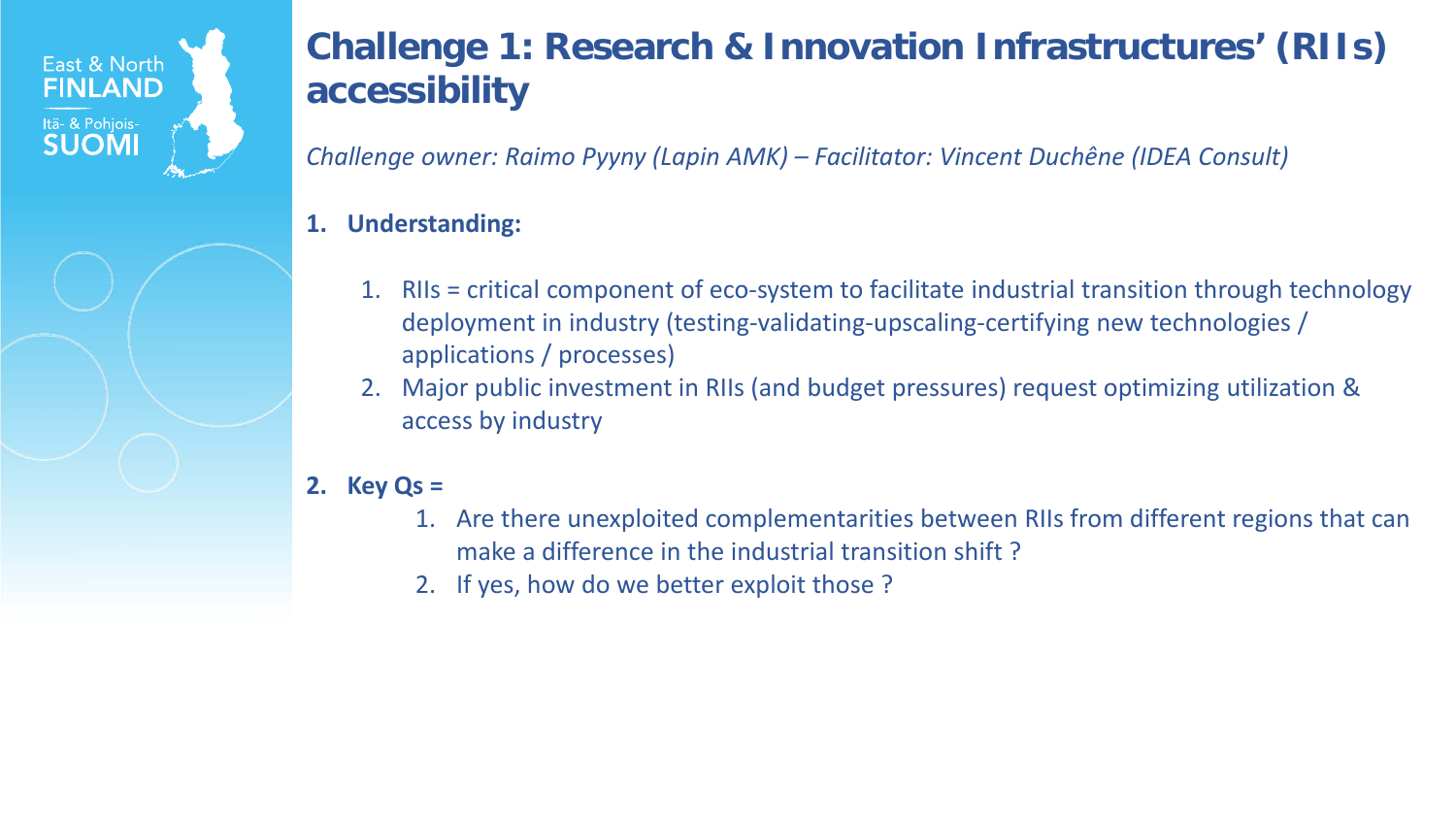### East & North **FINLAND** Itä- & Pohjois-**SUOMI**

### **Challenge 1: Research & Innovation Infrastructures' (RIIs) accessibility**

#### Exploring the challenge & its opportunities

- Based on yesterday's discussions, we should optimise accessibility by industry, to support it in its quest to new products, processes and business models (ind transition)
- Optimised accessibility should take into account:
	- Multi-KETs perspective (integrated systems / processes)
	- Multi-TRLs perspective towards industrial upscale (TRL3-7/8)
	- Beyond technology only (skills, certification, standards etc)
- RII capabilites are being / have been recently mapped (to varying degrees) *within* most of the ENF regions, but there is a need to better share and integrate those results *between* the regions
	- **Action line 1: coordinate the sharing, integrating and coherently complementing the mapping data at ENF level (including info on service providers and contact persons)**
- Likewise, need was felt to better share 'good practices' (experiences) in reaching out to / collaborating with Industry (differences in instruments between ENF regions)
	- **Action line 2: facilitate and organise sharing of good practices between ENF RIIs**
- How to better serve a customer (industry) ?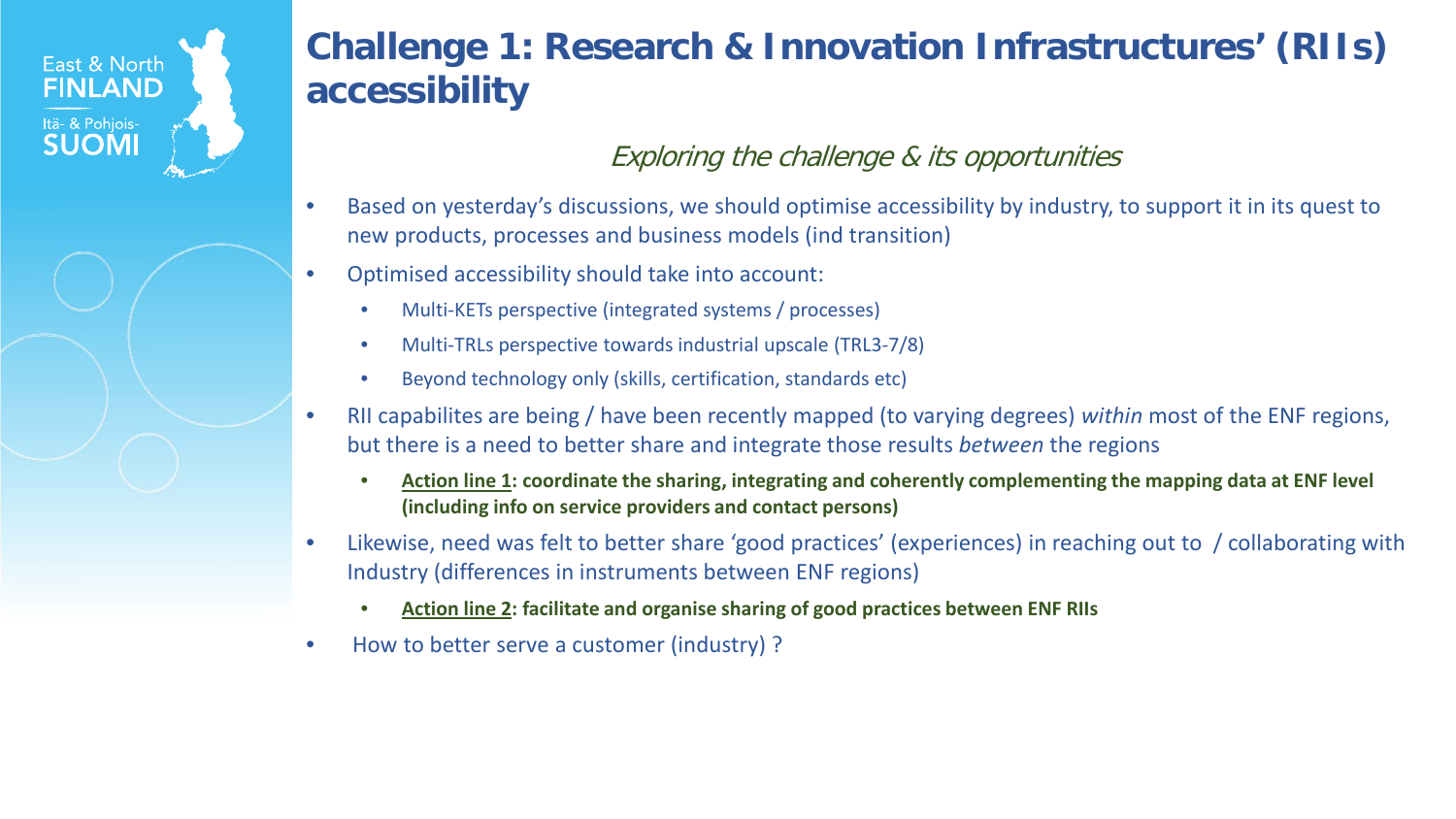

## **Challenge 1: Research & Innovation Infrastructures' (RIIs) accessibility**

Exploring the challenge & its opportunities

• How to better serve a customer (industry) ?

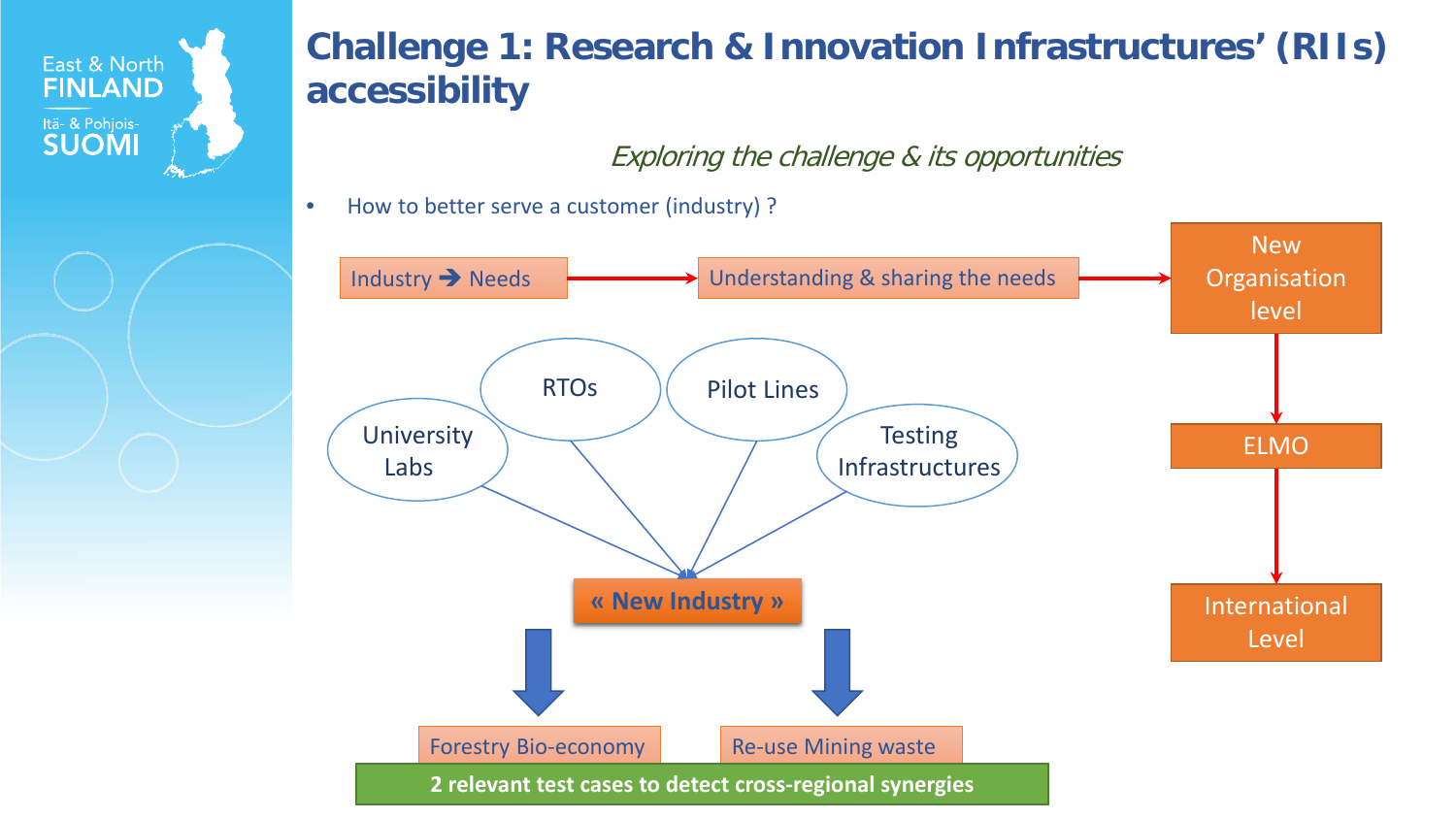#### **Challenge 1: Research & Innovation Infrastructures' (RIIs)**  East & North **FINLAND accessibility Itä- & Pohjois-** And All NEXT STEPS: **2 relevant test cases to detect cross-regional synergies** Forestry Bio-economyMapping • Regional / based on S# Biocomposites, e.g. Smart Food container • Industrial highly • N-E Finland Raw materials (\*) relevant • Processing (\*) **Indigenous** Coordination industrial • Manufacturing (\*) Case by case COORDINATION !!!!!!! COORDINATION companies • Certification (\*) Worlwide export • Deding (\*) Sales & Marketing possiblities Testing \*) • Almost whole value **Education** Safety (\*) chain available in • Funding (BF & ELY) **THE** Marketing  $(?) \rightarrow$  companies ?) NEF !!! Sales  $(?) \rightarrow$  companies ?) • Main missing asset: Platforms integration & • IPR & Contracts (\*) **ELMO S3 Topics** coordination … • LCA / Life Cycle Assessment (\*) • HUB based funding in 2020 (\*): present in one of the ENF Regions